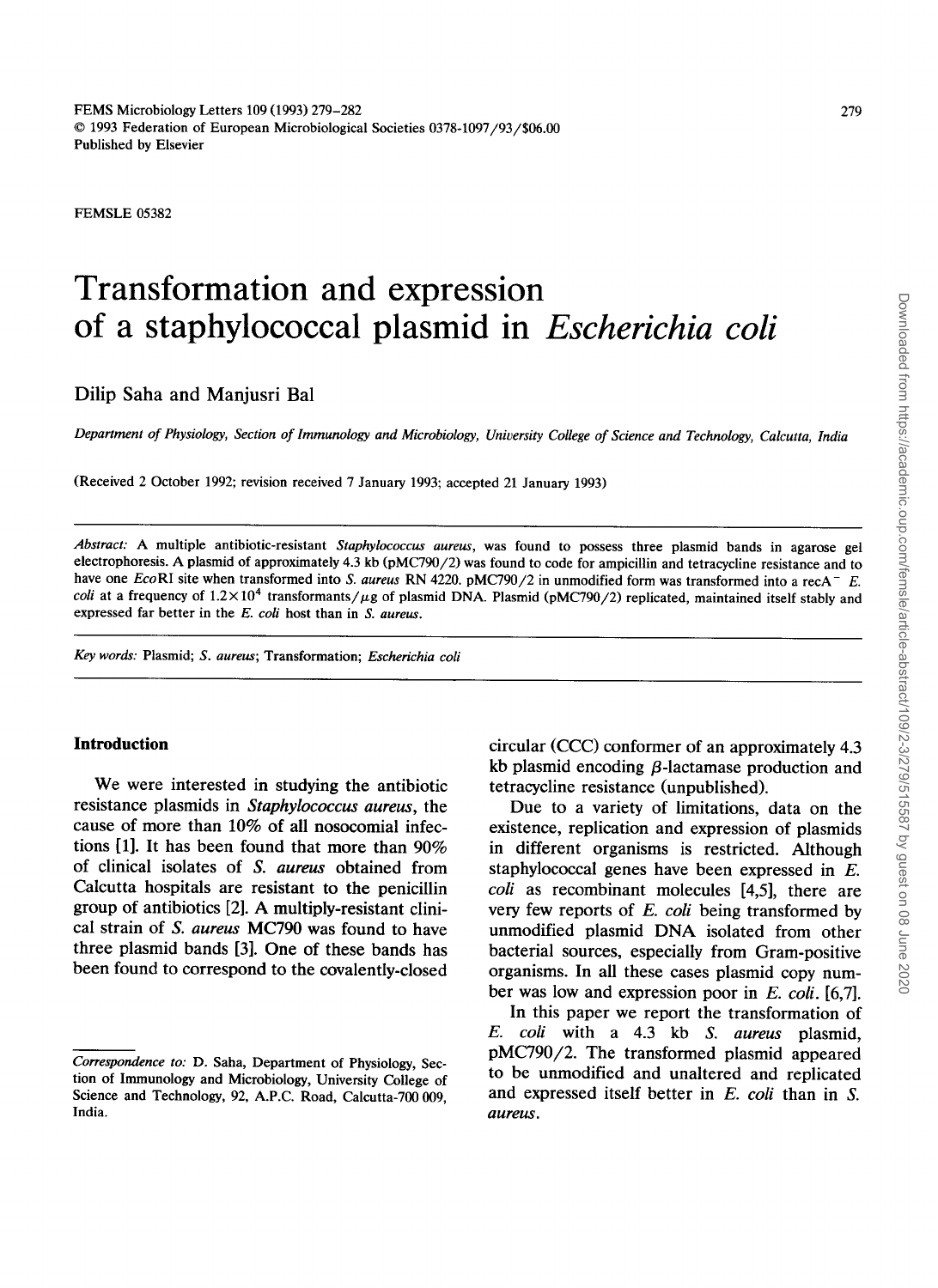## **Materials and Methods**

#### *Bacterial strains*

*S. aureus* MC790, a phage 95 (RTD) strain, was isolated from sputum at the Calcutta Medical College and Hospital, Calcutta. *S. aureus* RN834 containing plasmid pSN3, 30 kb; pSN1, 4.2 kb and pSN2, 1.3 kb and *S. aureus* RN4220, sensitive to all antibiotics and plasmid-free, were gifts from R.P. Novick, New York, USA. *E. coli* HB101 recA- plasmid-free and streptomycin-resistant were gifts from Dr. N.C. Mandol, Bose Institute, Calcutta.

## *Determination of antibiotic susceptibility pattern and preliminary detection of [3-lactamase*

Susceptibility to different antibiotics was determined by the disc diffusion technique [8] and the minimum inhibitory concentration (MIC) by the broth dilution method [9].  $\beta$ -Lactamase production was detected with the chromogenic cephalosporin, nitrocefin [10].

#### *Plasmid isolation and electrophoresis*

Plasmid DNA was isolated and purified as described previously [3].

#### *Restriction endonuclease digestion*

Plasmid DNA was dissolved in reaction buffer (100 mM Tris HCI, 50 mM NaCI, and 10 mM MgC12, pH 7.5) and digested with *EcoRI.* Double digestion with *EcoRI* and *Pst* was performed in 50 mM Tris HCI, 50 mM NaC1, and 10 mM  $MgCl<sub>2</sub>$ , pH 7.5 at 37°C.

#### *Transformation*

*E. coli* HB101 was made competent following the method of Maniatis et al. [11]. The optimum period of incubation in 50 mM  $CaCl<sub>2</sub>$ , 10 mM Tris HCI, pH 8.0 was found to be 14 h. Plasmid DNA (30-40 ng) was added to 0.2 ml of competent cell suspension and transformants selected on nutrient agar plates containing 40  $\mu$ g/ml ampicillin.

#### *Hybridisation*

DNA from an agarose gel was transferred to a Hybond-N membrane and probed with *EcoRI*  linearised pMC790/2 labelled with randomly primed digoxigenin dUTP (Boehringer Mannheim). Hybridisation was carried out by standard techniques [11]. Hybridisation was detected by the enzyme-linked immuno-assay using antibody coujugate and subsequent enzyme catalysed colour reaction with 5-bromo-4-chloro, 3-indolyl (X-phosphate) and Nitroblue tetrazolium salt.

#### *Measurement of DNA concentration*

Plasmid DNA concentration was measured by the ethidium bromide method [11]. Petri-plates containing 10 ml of 1% agarose and 0.5  $\mu$ g/ml ethidium bromide in TE were spotted with equal volumes of a known concentration of DNA. The DNA concentration of the unknown was determined by comparing their fluorescence with the controls.

#### **Results and Discussion**

*E. coli* transformants were selected on nutrient agar containing 40  $\mu$ g/ml ampicillin and exam-



Fig. 1. Agarose gel electrophoresis of cleared lysates for plasmid DNA. Horizontal electrophoresis was performed with 0.8% agarose in TBE buffer (oH 8.2), for 6 h. Lane A, S. *aureus* MC790; lane B, untransformed *E. coli* HB101; lane C, *S. aureus* RN834 containing the plasmid size standards. Only pSN1 (4.2 kb) and pSN2 (1.3 kb) are visible. Lane D, transformed *E. coli* HB101.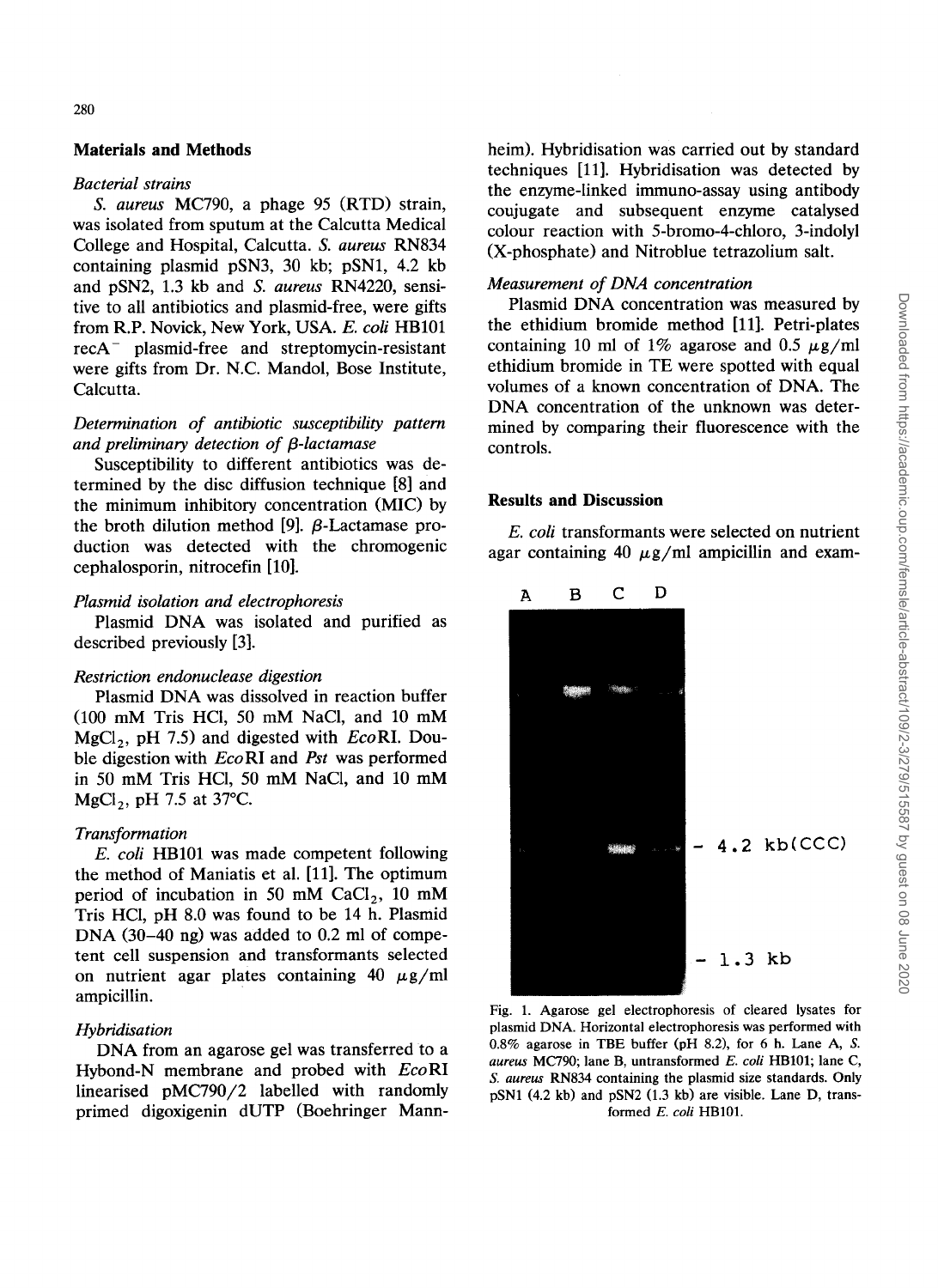ined for plasmid DNA by agarose gel electrophoresis. Plasmid mobility was compared with plasmids isolated from *S. aureus* MC790 containing pMC790/2, and *S. aureus* RN834 containing plasmid molecular weight standards. Competent *E. coli* HB101 incubated without DNA was used as a negative control. The plasmid in the transformed *E. coli* had the same mobility as pMC790/2 in *S. aureus* MC790 (Fig. 1). The transformation frequency for plasmid pMC790/2 into *E. coli* HB101 was  $1.2 \times 10^4$  transformants/ $\mu$ g DNA. When tested for antibiotic susceptibility pattern, by disc diffusion, the transformed *E. coli* cells were found to be resistant to ampicillin and tetracycline. Plasmid pMC790/2 as well as the plasmid isolated from the transformed *E. coli* both had one *EcoRI* restriction site (Fig. 2a, 2b) and also one *Pst* I restriction site. Double digestion with *EcoRI* and *PstI* revealed the same pattern of bands (Fig. 2c). pMC790/2 from *S. aureus* MC790 linearised with *EcoRI* 



Fig. 2. Agarose gel electrophoresis of plasmids digested with *EcoRI* and/or *PstI.* (a) Lane A, plasmid pMC790/2 from S. *aureus* MC790 and digested with *EcoRI.* Lane B, *HindIII*  digested  $\lambda$  DNA. (b) Lane A, pMC790/2 from transformed *E. coli* HB101 uncut; Lane b, digested pMC790/2 from E. *coli* HB101 with *EcoRI;* Lane C, *HindIII* digested A DNA. CCC, covalently closed circular DNA; OC, open circular. (c) Lane A, *HindIII-digested*  $\lambda$  DNA. Lane B, pMC790/2 from *S. aureus* digested with *EcoRI* and *PstI.* Lane C, pMC790/2 from *E. coli* digested with *EcoRI* and *PstI.* 



Fig. 3. Plasmid DNA from transformed *E. coli* hybridised with pMC790/2 from *S. aureus,* a, agarose gel of plasmid DNA from transformed *E. coli.* b, Southern blot of the DNA transferred from a. OC, open circular, CCC, covalently closed circular DNA.

and dig-labelled, hybridised with the plasmid from the transformed *E. coli* (Fig. 3).

Quantitation of the pMC790/2 DNA from S. *aureus* MC790 and pMC790/2 from the transformed *E. coli* revealed that transformed *E. coli*  had three times more pMC790/2 than *S. aureus.*  The yield of plasmid pMC790/2 from approximately  $1 \times 10^{12}$  CFU/ml of *S. aureus* was 32  $\mu$ g/100 ml and from the same number of *E. coli* approximately 95  $\mu$ g/100 ml. When the MIC for ampicillin was determined, it was found that the transformed *E. coli* cells had a much higher MIC (4000  $\mu$ g/ml) than that of *S. aureus* (500  $\mu$ g/ml).

The differences in the MIC values would appear to be due to more than just an increase in the copy number of pMC790/2 in *E. coli* and suggests that the plasmid is expressed better in *E. coli* than in *S. aureus.* 

The results indicate that the staphylococcal plasmid, pMC790/2, was successfully transformed, unmodified, into *E. coli* and that it is expressed more efficiently in *E. coli* than in S. *aureus.* 

## **Acknowledgements**

The authors are grateful to Professor C.K. Dasgupta, Calcutta University for his suggestions, Dr. Pravakar Gupta, Bose Institute, Calcutta, for